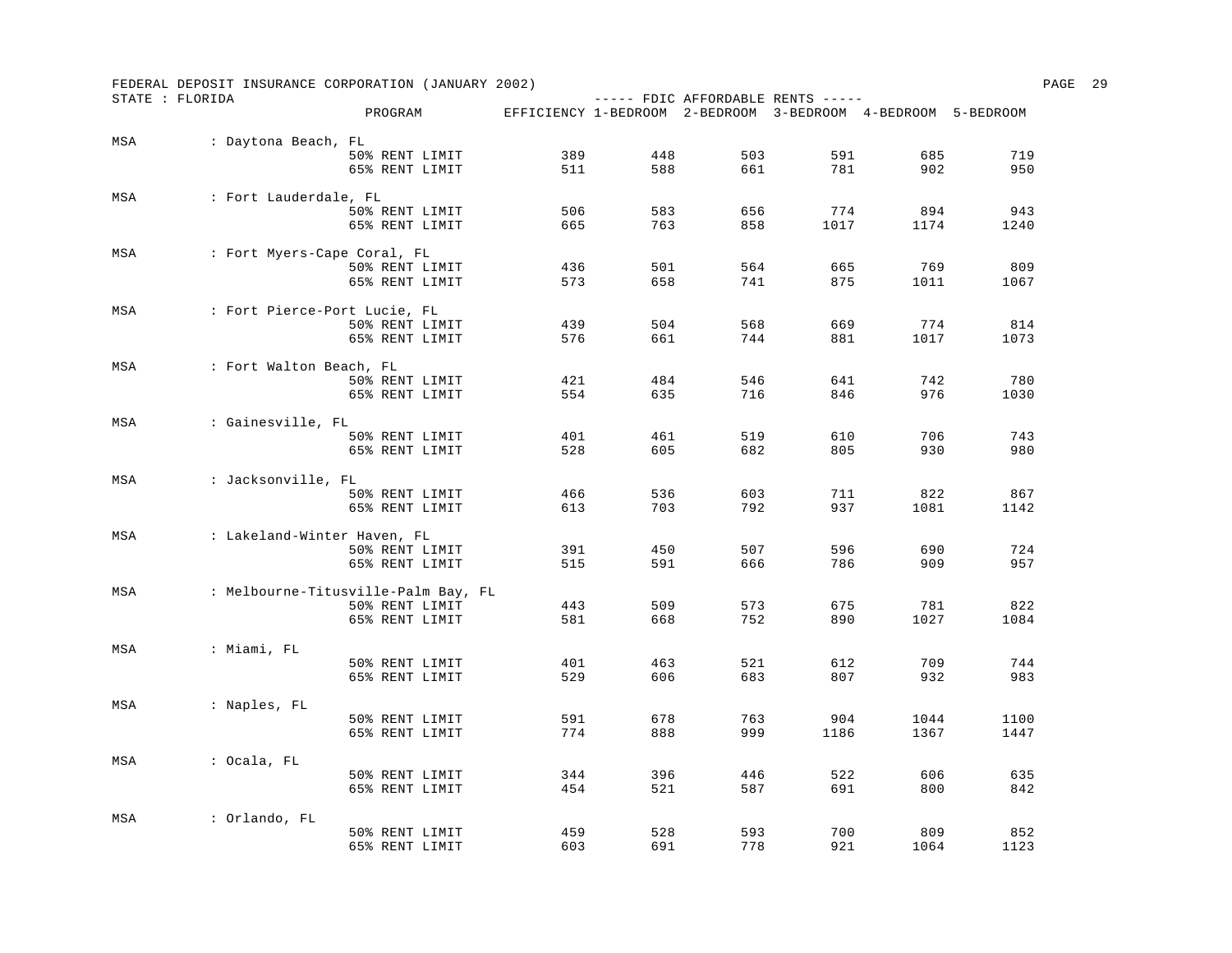|                 |                                      | FEDERAL DEPOSIT INSURANCE CORPORATION (JANUARY 2002) |                                                              |     |                                   |      |      |      | PAGE | 30 |
|-----------------|--------------------------------------|------------------------------------------------------|--------------------------------------------------------------|-----|-----------------------------------|------|------|------|------|----|
| STATE : FLORIDA |                                      | PROGRAM                                              | EFFICIENCY 1-BEDROOM 2-BEDROOM 3-BEDROOM 4-BEDROOM 5-BEDROOM |     | $---$ FDIC AFFORDABLE RENTS $---$ |      |      |      |      |    |
|                 |                                      |                                                      |                                                              |     |                                   |      |      |      |      |    |
| MSA             | : Panama City, FL                    |                                                      |                                                              |     |                                   |      |      |      |      |    |
|                 |                                      | 50% RENT LIMIT                                       | 385                                                          | 443 | 499                               | 586  | 679  | 713  |      |    |
|                 |                                      | 65% RENT LIMIT                                       | 506                                                          | 583 | 656                               | 774  | 894  | 942  |      |    |
| MSA             | : Pensacola, FL                      |                                                      |                                                              |     |                                   |      |      |      |      |    |
|                 |                                      | 50% RENT LIMIT                                       | 376                                                          | 433 | 488                               | 572  | 664  | 697  |      |    |
|                 |                                      | 65% RENT LIMIT                                       | 495                                                          | 569 | 641                               | 756  | 874  | 920  |      |    |
| MSA             | : Punta Gorda, FL                    |                                                      |                                                              |     |                                   |      |      |      |      |    |
|                 |                                      | 50% RENT LIMIT                                       | 373                                                          | 429 | 483                               | 567  | 657  | 690  |      |    |
|                 |                                      | 65% RENT LIMIT                                       | 491                                                          | 564 | 634                               | 749  | 866  | 912  |      |    |
| MSA             | : Sarasota-Bradenton, FL             |                                                      |                                                              |     |                                   |      |      |      |      |    |
|                 |                                      | 50% RENT LIMIT                                       | 448                                                          | 514 | 579                               | 682  | 789  | 830  |      |    |
|                 |                                      | 65% RENT LIMIT                                       | 588                                                          | 674 | 759                               | 899  | 1037 | 1094 |      |    |
| MSA             | : Tallahassee, FL                    |                                                      |                                                              |     |                                   |      |      |      |      |    |
|                 |                                      | 50% RENT LIMIT                                       | 480                                                          | 553 | 622                               | 734  | 847  | 893  |      |    |
|                 |                                      | 65% RENT LIMIT                                       | 631                                                          | 724 | 814                               | 965  | 1114 | 1177 |      |    |
| MSA             |                                      | : Tampa-St. Petersburg-Clearwater, FL                |                                                              |     |                                   |      |      |      |      |    |
|                 |                                      | 50% RENT LIMIT                                       | 423                                                          | 485 | 547                               | 642  | 744  | 783  |      |    |
|                 |                                      | 65% RENT LIMIT                                       | 555                                                          | 636 | 717                               | 847  | 979  | 1033 |      |    |
| MSA             |                                      | : West Palm Beach-Boca Raton, FL                     |                                                              |     |                                   |      |      |      |      |    |
|                 |                                      | 50% RENT LIMIT                                       | 530                                                          | 608 | 684                               | 809  | 935  | 985  |      |    |
|                 |                                      | 65% RENT LIMIT                                       | 694                                                          | 796 | 897                               | 1064 | 1226 | 1297 |      |    |
| COUNTY          | $\ddot{\phantom{a}}$<br>BAKER COUNTY |                                                      |                                                              |     |                                   |      |      |      |      |    |
|                 |                                      | 50% RENT LIMIT                                       | 361                                                          | 415 | 468                               | 549  | 635  | 667  |      |    |
|                 |                                      | 65% RENT LIMIT                                       | 475                                                          | 545 | 614                               | 725  | 837  | 882  |      |    |
| COUNTY          | $\mathcal{L}$                        | BRADFORD COUNTY                                      |                                                              |     |                                   |      |      |      |      |    |
|                 |                                      | 50% RENT LIMIT                                       | 394                                                          | 453 | 511                               | 600  | 695  | 729  |      |    |
|                 |                                      | 65% RENT LIMIT                                       | 518                                                          | 595 | 669                               | 791  | 914  | 964  |      |    |
| COUNTY          | $\cdot$ :                            | CALHOUN COUNTY                                       |                                                              |     |                                   |      |      |      |      |    |
|                 |                                      | 50% RENT LIMIT                                       | 331                                                          | 383 | 431                               | 504  | 584  | 613  |      |    |
|                 |                                      | 65% RENT LIMIT                                       | 438                                                          | 503 | 566                               | 666  | 771  | 812  |      |    |
| COUNTY          | $\mathcal{L}$                        | CITRUS COUNTY                                        |                                                              |     |                                   |      |      |      |      |    |
|                 |                                      | 50% RENT LIMIT                                       | 331                                                          | 383 | 431                               | 504  | 584  | 613  |      |    |
|                 |                                      | 65% RENT LIMIT                                       | 438                                                          | 503 | 566                               | 666  | 771  | 812  |      |    |
| COUNTY          | $\sim$ 100 $\sim$                    | COLUMBIA COUNTY                                      |                                                              |     |                                   |      |      |      |      |    |
|                 |                                      | 50% RENT LIMIT                                       | 358                                                          | 411 | 463                               | 542  | 629  | 660  |      |    |
|                 |                                      | 65% RENT LIMIT                                       | 470                                                          | 540 | 608                               | 717  | 830  | 874  |      |    |
| COUNTY          | $\sim 100$<br>DESOTO COUNTY          |                                                      |                                                              |     |                                   |      |      |      |      |    |
|                 |                                      | 50% RENT LIMIT                                       | 331                                                          | 383 | 431                               | 504  | 584  | 613  |      |    |
|                 |                                      | 65% RENT LIMIT                                       | 438                                                          | 503 | 566                               | 666  | 771  | 812  |      |    |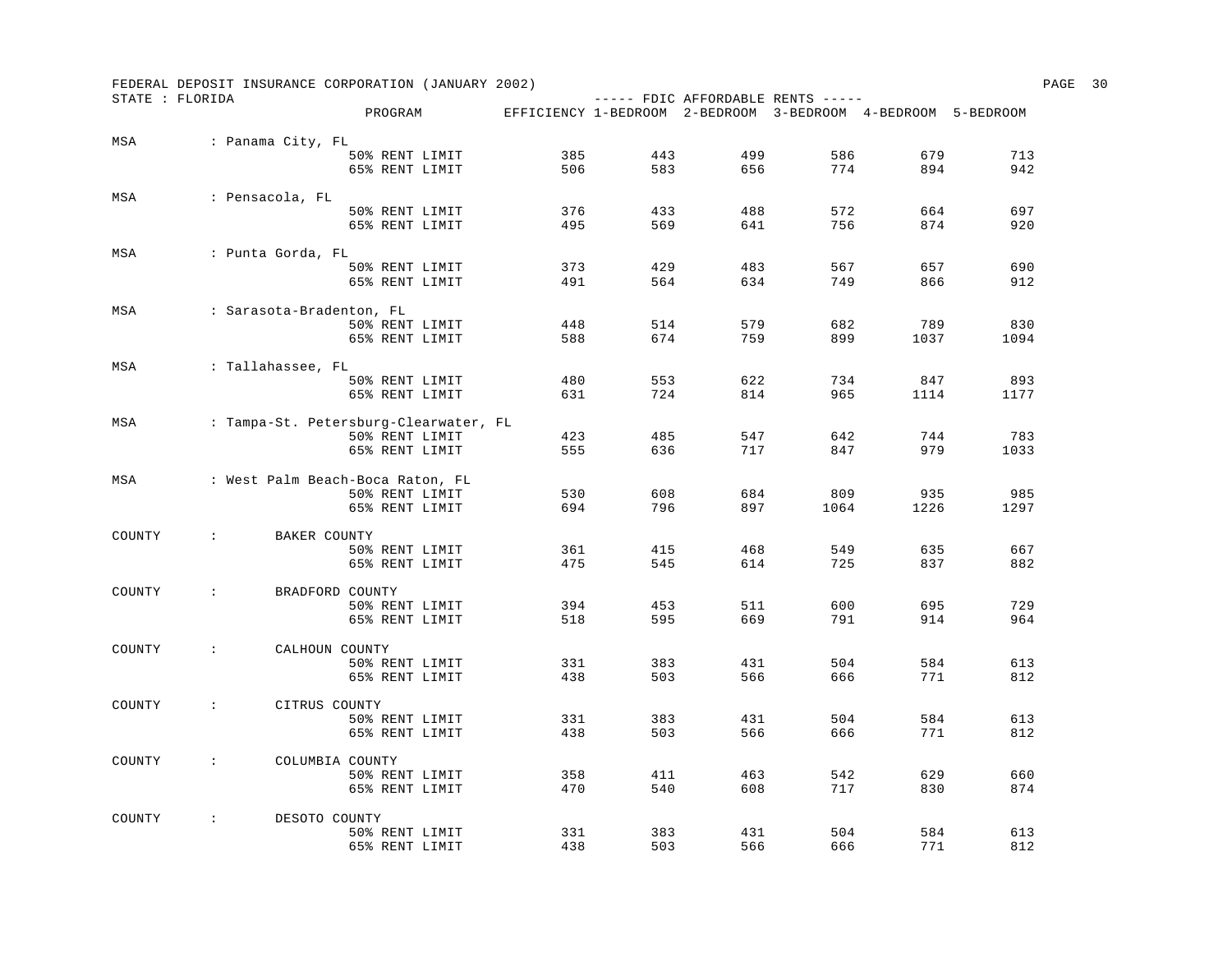|        |                    | FEDERAL DEPOSIT INSURANCE CORPORATION (JANUARY 2002)                 |     |     |                                   |     |      |      | PAGE 31 |  |
|--------|--------------------|----------------------------------------------------------------------|-----|-----|-----------------------------------|-----|------|------|---------|--|
|        | STATE : FLORIDA    | PROGRAM EFFICIENCY 1-BEDROOM 2-BEDROOM 3-BEDROOM 4-BEDROOM 5-BEDROOM |     |     | $---$ FDIC AFFORDABLE RENTS $---$ |     |      |      |         |  |
|        |                    |                                                                      |     |     |                                   |     |      |      |         |  |
| COUNTY | <b>Contractor</b>  | DIXIE COUNTY                                                         |     |     |                                   |     |      |      |         |  |
|        |                    | 50% RENT LIMIT                                                       | 331 | 383 | 431                               | 504 | 584  | 613  |         |  |
|        |                    | 65% RENT LIMIT                                                       | 438 | 503 | 566                               | 666 | 771  | 812  |         |  |
| COUNTY | $\sim$ $\sim$      | FRANKLIN COUNTY                                                      |     |     |                                   |     |      |      |         |  |
|        |                    | 50% RENT LIMIT                                                       | 331 | 383 | 431                               | 504 | 584  | 613  |         |  |
|        |                    | 65% RENT LIMIT                                                       | 438 | 503 | 566                               | 666 | 771  | 812  |         |  |
| COUNTY | $\sim 100$         | GILCHRIST COUNTY                                                     |     |     |                                   |     |      |      |         |  |
|        |                    | 50% RENT LIMIT                                                       | 331 | 383 | 431                               | 504 | 584  | 613  |         |  |
|        |                    | 65% RENT LIMIT                                                       | 438 | 503 | 566                               | 666 | 771  | 812  |         |  |
| COUNTY | $\sim$             | GLADES COUNTY                                                        |     |     |                                   |     |      |      |         |  |
|        |                    | 50% RENT LIMIT                                                       | 331 | 383 | 431                               | 504 | 584  | 613  |         |  |
|        |                    | 65% RENT LIMIT                                                       | 438 | 503 | 566                               | 666 | 771  | 812  |         |  |
| COUNTY | $\sim$ 100 $\sim$  | GULF COUNTY                                                          |     |     |                                   |     |      |      |         |  |
|        |                    | 50% RENT LIMIT                                                       | 331 | 383 | 431                               | 504 | 584  | 613  |         |  |
|        |                    | 65% RENT LIMIT                                                       | 438 | 503 | 566                               | 666 | 771  | 812  |         |  |
| COUNTY | $\sim$ 100 $\sim$  | HAMILTON COUNTY                                                      |     |     |                                   |     |      |      |         |  |
|        |                    | 50% RENT LIMIT                                                       | 331 | 383 | 431                               | 504 | 584  | 613  |         |  |
|        |                    | 65% RENT LIMIT                                                       | 438 | 503 | 566                               | 666 | 771  | 812  |         |  |
| COUNTY | $\sim$ 1.000 $\pm$ | HARDEE COUNTY                                                        |     |     |                                   |     |      |      |         |  |
|        |                    | 50% RENT LIMIT                                                       | 359 | 413 | 466                               | 546 | 632  | 664  |         |  |
|        |                    | 65% RENT LIMIT                                                       | 473 | 543 | 612                               | 721 | 834  | 878  |         |  |
| COUNTY | $\sim 100$         | HENDRY COUNTY                                                        |     |     |                                   |     |      |      |         |  |
|        |                    | 50% RENT LIMIT                                                       | 331 | 383 | 431                               | 504 | 584  | 613  |         |  |
|        |                    | 65% RENT LIMIT                                                       | 438 | 503 | 566                               | 666 | 771  | 812  |         |  |
| COUNTY | $\sim$ 100 $\sim$  | HIGHLANDS COUNTY                                                     |     |     |                                   |     |      |      |         |  |
|        |                    | 50% RENT LIMIT                                                       | 331 | 383 | 431                               | 504 | 584  | 613  |         |  |
|        |                    | 65% RENT LIMIT                                                       | 438 | 503 | 566                               | 666 | 771  | 812  |         |  |
| COUNTY | $\cdot$ :          | HOLMES COUNTY                                                        |     |     |                                   |     |      |      |         |  |
|        |                    | 50% RENT LIMIT                                                       | 331 | 383 | 431                               | 504 | 584  | 613  |         |  |
|        |                    | 65% RENT LIMIT                                                       | 438 | 503 | 566                               | 666 | 771  | 812  |         |  |
| COUNTY | $\mathcal{L}$      | INDIAN RIVER COUNTY                                                  |     |     |                                   |     |      |      |         |  |
|        |                    | 50% RENT LIMIT                                                       | 439 | 504 | 568                               | 669 | 774  | 814  |         |  |
|        |                    | 65% RENT LIMIT                                                       | 576 | 661 | 744                               | 881 | 1017 | 1073 |         |  |
| COUNTY | $\mathbb{R}^n$     | JACKSON COUNTY                                                       |     |     |                                   |     |      |      |         |  |
|        |                    | 50% RENT LIMIT                                                       | 331 | 383 | 431                               | 504 | 584  | 613  |         |  |
|        |                    | 65% RENT LIMIT                                                       | 438 | 503 | 566                               | 666 | 771  | 812  |         |  |
| COUNTY | $\sim 100$         | JEFFERSON COUNTY                                                     |     |     |                                   |     |      |      |         |  |
|        |                    | 50% RENT LIMIT                                                       | 349 | 403 | 453                               | 531 | 615  | 645  |         |  |
|        |                    | 65% RENT LIMIT                                                       | 460 | 529 | 596                               | 701 | 811  | 854  |         |  |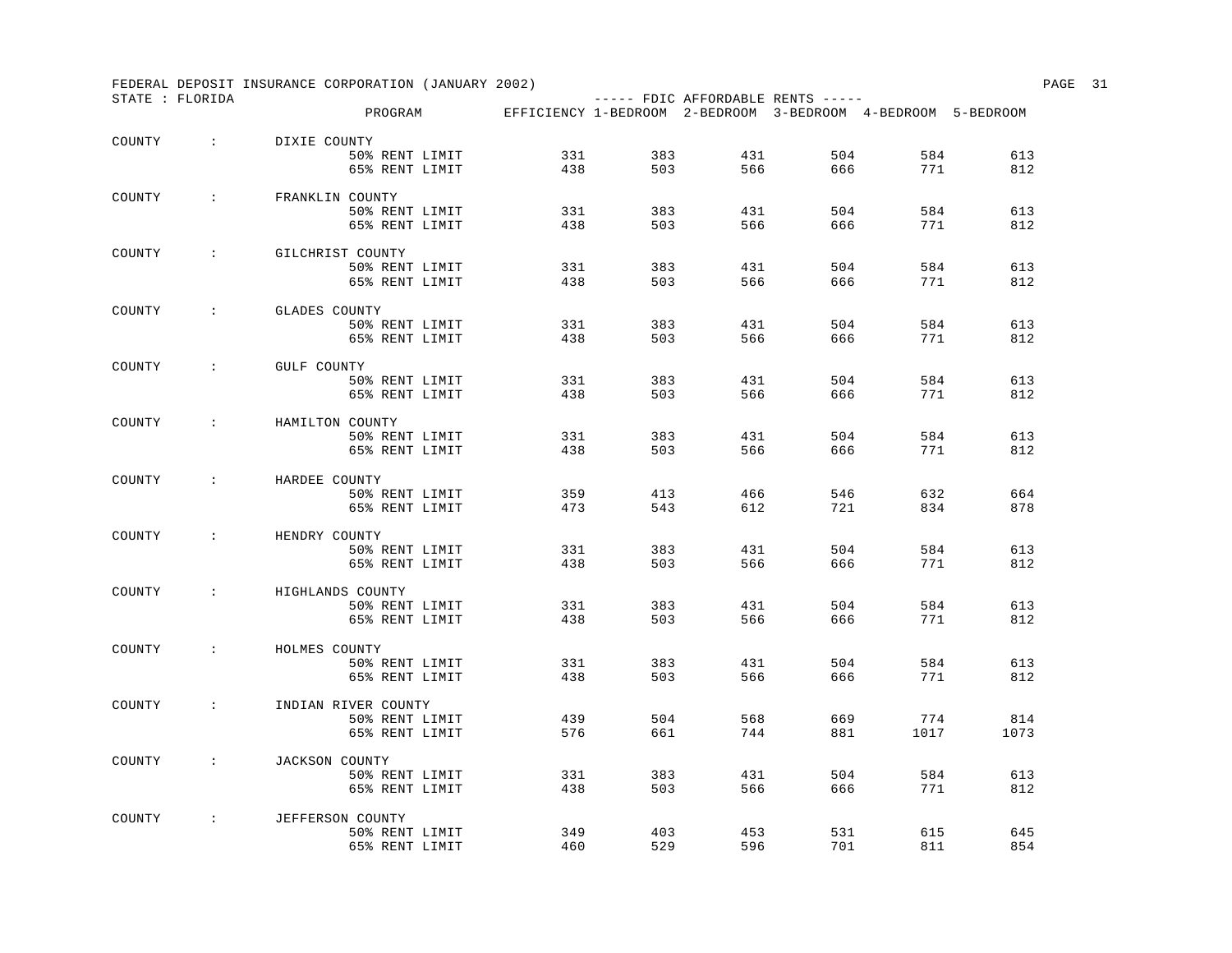|        |                           |             | FEDERAL DEPOSIT INSURANCE CORPORATION (JANUARY 2002)                 |            |            |     |                                   |            |            | PAGE 32 |  |
|--------|---------------------------|-------------|----------------------------------------------------------------------|------------|------------|-----|-----------------------------------|------------|------------|---------|--|
|        | STATE : FLORIDA           |             | PROGRAM EFFICIENCY 1-BEDROOM 2-BEDROOM 3-BEDROOM 4-BEDROOM 5-BEDROOM |            |            |     | $---$ FDIC AFFORDABLE RENTS $---$ |            |            |         |  |
| COUNTY | $\sim 100$                |             | LAFAYETTE COUNTY                                                     |            |            |     |                                   |            |            |         |  |
|        |                           |             | 50% RENT LIMIT                                                       | 331        | 383        | 431 | 504                               | 584        | 613        |         |  |
|        |                           |             | 65% RENT LIMIT                                                       | 438        | 503        | 566 | 666                               | 771        | 812        |         |  |
| COUNTY | $\sim 1000$ km s $^{-1}$  | LEVY COUNTY |                                                                      |            |            |     |                                   |            |            |         |  |
|        |                           |             | 50% RENT LIMIT                                                       | 331        | 383        | 431 | 504                               | 584        | 613        |         |  |
|        |                           |             | 65% RENT LIMIT                                                       | 438        | 503        | 566 | 666                               | 771        | 812        |         |  |
| COUNTY | $\sim$ 1.000 $\pm$        |             | LIBERTY COUNTY                                                       |            |            |     |                                   |            |            |         |  |
|        |                           |             | 50% RENT LIMIT                                                       | 350        | 403        | 454 | 532                               | 617        | 647        |         |  |
|        |                           |             | 65% RENT LIMIT                                                       | 461        | 530        | 597 | 704                               | 814        | 857        |         |  |
| COUNTY | $\sim$ 100 $\sim$         |             | MADISON COUNTY                                                       |            |            |     |                                   |            |            |         |  |
|        |                           |             | 50% RENT LIMIT                                                       | 331        | 383        | 431 | 504                               | 584        | 613        |         |  |
|        |                           |             | 65% RENT LIMIT                                                       | 438        | 503        | 566 | 666                               | 771        | 812        |         |  |
| COUNTY | $\sim$ 100 $\sim$         |             | MONROE COUNTY                                                        |            |            |     |                                   |            |            |         |  |
|        |                           |             | 50% RENT LIMIT                                                       | 463        | 531        | 598 | 705                               | 815        | 858        |         |  |
|        |                           |             | 65% RENT LIMIT                                                       | 606        | 696        | 784 | 929                               | 1071       | 1130       |         |  |
| COUNTY | $\sim$ 100 $\sim$         |             | OKEECHOBEE COUNTY                                                    |            |            |     |                                   |            |            |         |  |
|        |                           |             | 50% RENT LIMIT                                                       | 331        | 383        | 431 | 504                               | 584        | 613        |         |  |
|        |                           |             | 65% RENT LIMIT                                                       | 438        | 503        | 566 | 666                               | 771        | 812        |         |  |
| COUNTY | $\sim$ 100 $\sim$         |             | PUTNAM COUNTY                                                        |            |            |     |                                   |            |            |         |  |
|        |                           |             | 50% RENT LIMIT                                                       | 331        | 383        | 431 | 504                               | 584        | 613        |         |  |
|        |                           |             | 65% RENT LIMIT                                                       | 438        | 503        | 566 | 666                               | 771        | 812        |         |  |
| COUNTY | $\mathcal{L}$             |             | SUMTER COUNTY                                                        |            |            |     |                                   |            |            |         |  |
|        |                           |             | 50% RENT LIMIT                                                       | 358        | 411        | 463 | 542                               | 629        | 660        |         |  |
|        |                           |             | 65% RENT LIMIT                                                       | 470        | 540        | 608 | 717                               | 830        | 874        |         |  |
| COUNTY | $\sim 1000$ km s $^{-1}$  |             | SUWANNEE COUNTY                                                      |            |            |     |                                   |            |            |         |  |
|        |                           |             | 50% RENT LIMIT                                                       | 331<br>438 | 383<br>503 | 431 | 504                               | 584<br>771 | 613<br>812 |         |  |
|        |                           |             | 65% RENT LIMIT                                                       |            |            | 566 | 666                               |            |            |         |  |
| COUNTY | $\sim$ 100 $\sim$         |             | TAYLOR COUNTY                                                        |            |            |     |                                   |            |            |         |  |
|        |                           |             | 50% RENT LIMIT                                                       | 331        | 383        | 431 | 504                               | 584        | 613        |         |  |
|        |                           |             | 65% RENT LIMIT                                                       | 438        | 503        | 566 | 666                               | 771        | 812        |         |  |
| COUNTY | $\cdot$ :                 |             | UNION COUNTY                                                         |            |            |     |                                   |            |            |         |  |
|        |                           |             | 50% RENT LIMIT                                                       | 373        | 429        | 483 | 567                               | 657        | 690        |         |  |
|        |                           |             | 65% RENT LIMIT                                                       | 491        | 564        | 634 | 749                               | 866        | 912        |         |  |
| COUNTY | $\sim 10^{-10}$ m $^{-1}$ |             | WAKULLA COUNTY                                                       |            |            |     |                                   |            |            |         |  |
|        |                           |             | 50% RENT LIMIT                                                       | 396        | 455        | 513 | 602                               | 697        | 733        |         |  |
|        |                           |             | 65% RENT LIMIT                                                       | 520        | 598        | 673 | 795                               | 919        | 968        |         |  |
| COUNTY | $\sim 100$                |             | WALTON COUNTY                                                        |            |            |     |                                   |            |            |         |  |
|        |                           |             | 50% RENT LIMIT                                                       | 361        | 416        | 468 | 550                               | 637        | 669        |         |  |
|        |                           |             | 65% RENT LIMIT                                                       | 476        | 546        | 616 | 726                               | 840        | 884        |         |  |